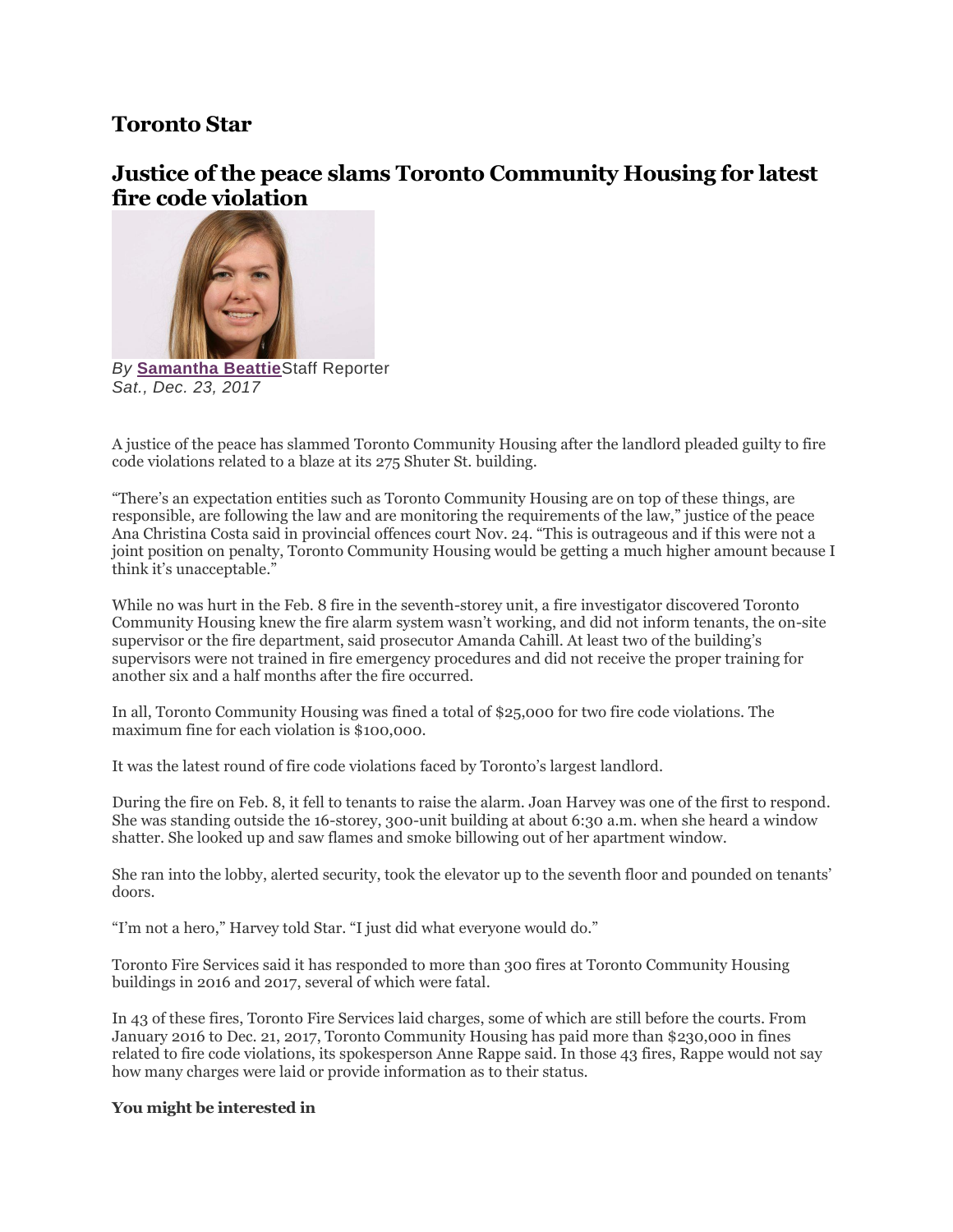## **[Toronto is segregated by race and income. And the numbers are ugly](https://www.thestar.com/news/gta/2018/09/30/toronto-is-segregated-by-race-and-income-and-the-numbers-are-ugly.html?li_source=LI&li_medium=star_web_ymbii)**

## **[Builder behind cancelled Icona condos proposing another project in Vaughan](https://www.thestar.com/business/2018/10/03/builder-behind-cancelled-icona-condos-proposing-another-project-in-vaughan.html?li_source=LI&li_medium=star_web_ymbii)**



#### **[Doug Ford kills Drive Clean emissions testing](https://www.thestar.com/news/queenspark/2018/09/27/premier-doug-ford-ending-drive-clean-plan.html?li_source=LI&li_medium=star_web_ymbii)**

"Tenant safety and fire life safety, in particular, are top priorities for Toronto Community Housing," Rappe said. "Toronto Community Housing is committed to taking all reasonable measures to make (our) buildings as safe as possible for tenants, employees and the public."

But one housing advocate called the violations "pure discrimination."

"If these apartments were for people who were wealthy, (city officials) would be running to fix the problem. But because it is community housing it's like, 'who cares?'" said Alejandra Ruiz Vargas on behalf of Acorn Canada, an advocacy group for low-income families.

Justice of the peace Costa could have raised the fine amount in the Shuter St. fire but such a move is unusual, when a deal is reached, said one Toronto lawyer.

"The fact the justice of the peace accepted the fine doesn't surprise me because it takes a lot for them to not do that… the joint submission has to be so manifestly so unfit for the circumstances it would shock the public," said Antoinette Raviele, a former assistant Crown attorney, now a Toronto defense lawyer.

She said she was surprised, however, that the prosecutor agreed to a \$25,000 fine.

"What do you think the reaction would have been with a \$100,000 fine (for each charge)?" Raviele said.

Toronto Community Housing is a city-owned, non-profit corporation that houses 110,000 low-income and oftentimes vulnerable residents across 2,100 buildings. The agency faces a massive repair backlog totaling more than \$2.5 billion.

Many of Toronto Community Housing's fire code problems may relate to the repair backlog. Fire code violations can include a wide-range of issues, some big, some small, including: holes in walls and ceilings, door latches that don't work, fire doors that don't close, inoperable alarm systems and lack of fire safety training for staff.

"There has been a huge effort from Toronto Community Housing and fire services to have better performance in this area," said Councillor Ana Bailao, chair of the city's affordable housing committee. This "effort" was rolled out this year and will continue next year and its impacts are yet to be determined.

Toronto Community Housing said in 2018 it plans to hire two fire prevention inspectors to regularly review all its buildings.